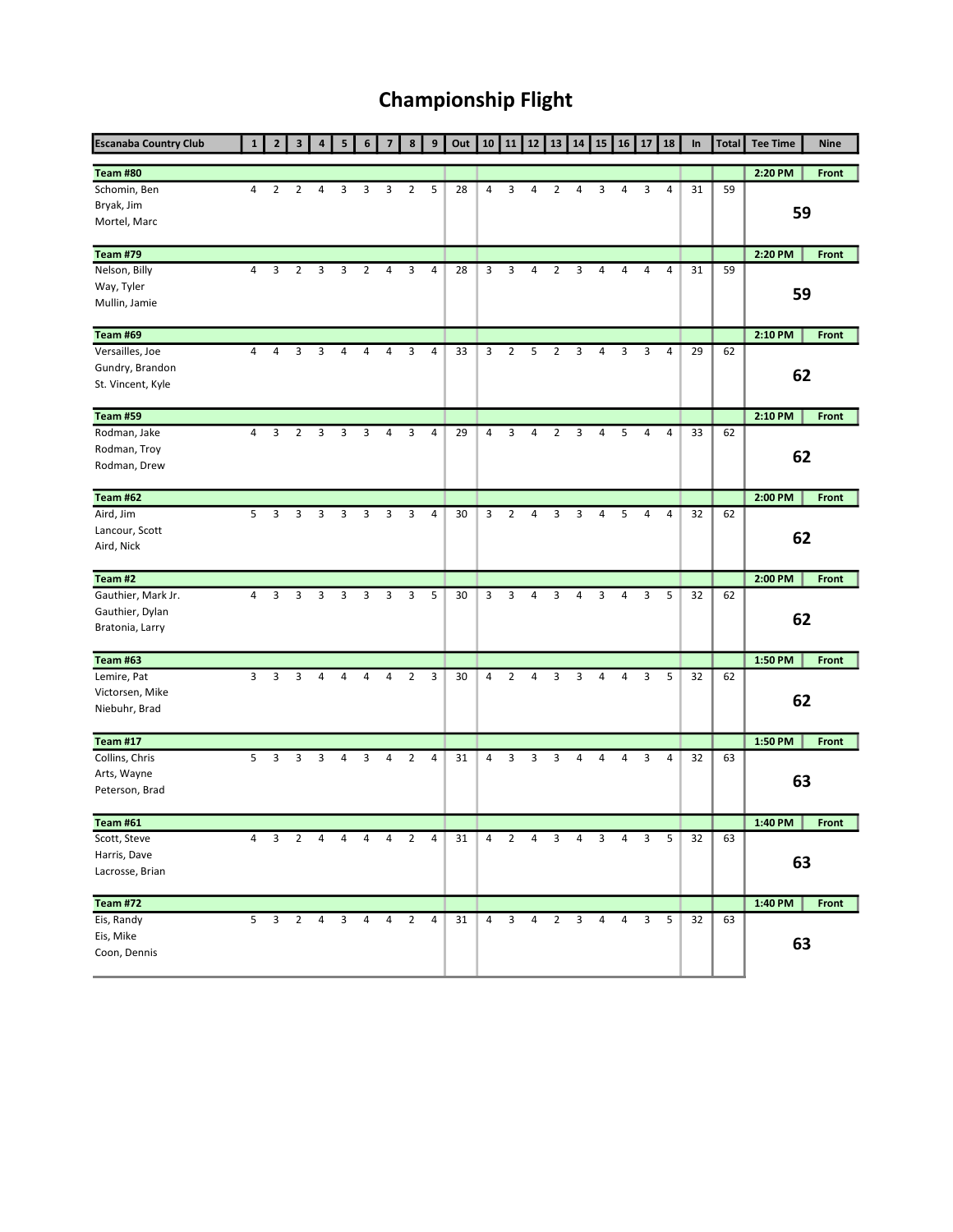## First Flight

| <b>Escanaba Country Club</b>                           |   | $\overline{2}$ | 3              | $\overline{a}$ | 5 | 6           | $\overline{7}$ | 8              | 9 | Out | 10             | 11             | 12             | 13 | 14 | 15 | 16 | 17 | 18 | In | <b>Total</b> | <b>Tee Time</b> | <b>Nine</b> |
|--------------------------------------------------------|---|----------------|----------------|----------------|---|-------------|----------------|----------------|---|-----|----------------|----------------|----------------|----|----|----|----|----|----|----|--------------|-----------------|-------------|
| <b>Team #25</b>                                        |   |                |                |                |   |             |                |                |   |     |                |                |                |    |    |    |    |    |    |    |              | 2:20 PM         | <b>Back</b> |
| Delvaux, Tyler<br>Gollach, Zach<br>Jensen, Matt        | 4 | 3              | 2              | 3              | 3 | 3           | 4              | 3              | 5 | 30  | 4              | $\overline{2}$ | 3              | 3  | 4  | 4  | 4  | 4  | 5  | 33 | 63           | 63              |             |
| <b>Team #70</b>                                        |   |                |                |                |   |             |                |                |   |     |                |                |                |    |    |    |    |    |    |    |              | 2:20 PM         | <b>Back</b> |
| Wiles, Jay                                             | 5 | $\overline{2}$ | 3              | 4              | 4 | 3           | 4              | 3              | 4 | 32  | 4              | 4              | 4              | 3  | 3  | 4  | 3  | 3  | 4  | 32 | 64           |                 |             |
| Wiles, Justin<br>Eis, Brandon                          |   |                |                |                |   |             |                |                |   |     |                |                |                |    |    |    |    |    |    |    |              | 64              |             |
| <b>Team #57</b>                                        |   |                |                |                |   |             |                |                |   |     |                |                |                |    |    |    |    |    |    |    |              | 2:10 PM         | <b>Back</b> |
| Booker, Ben<br>Mcname, Tom<br>Grenfell, Jerry          | 5 | 3              | 3              | 3              | 3 | 3           | 4              | 3              | 5 | 32  | 4              | 3              | 4              | 3  | 3  | 4  | 4  | 3  | 4  | 32 | 64           | 64              |             |
| <b>Team #76</b>                                        |   |                |                |                |   |             |                |                |   |     |                |                |                |    |    |    |    |    |    |    |              | 2:10 PM         | <b>Back</b> |
| Guindon, Jason<br>Kirby, Eric<br>Kirby, Jim            | 4 | 4              | 3              | 3              | 4 | 3           | 4              | 3              | 4 | 32  | 4              | 2              | 4              | 3  | 4  | 4  | 4  | 3  | 4  | 32 | 64           | 64              |             |
| Team #88                                               |   |                |                |                |   |             |                |                |   |     |                |                |                |    |    |    |    |    |    |    |              | 2:00 PM         | <b>Back</b> |
| Scheeneman, Brian<br>Porath, Mike<br>Vanenavort, Steve | 4 | 3              | 3              | 4              | 4 | 4           | 3              | 3              | 5 | 33  | 3              | 3              | 4              | 3  | 3  | 3  | 4  | 4  | 4  | 31 | 64           | 64              |             |
| <b>Team #78</b>                                        |   |                |                |                |   |             |                |                |   |     |                |                |                |    |    |    |    |    |    |    |              | 2:00 PM         | <b>Back</b> |
| Rodman, Paul<br>Schwalbach, Kurt<br>Douglas, Steve     | 5 | 4              | $\overline{2}$ | 4              | 4 | 3           | 3              | 3              | 4 | 32  | $\overline{4}$ | $\overline{2}$ | $\overline{4}$ | 4  | 3  | 3  | 4  | 4  | 4  | 32 | 64           | 64              |             |
| <b>Team #77</b>                                        |   |                |                |                |   |             |                |                |   |     |                |                |                |    |    |    |    |    |    |    |              | 1:50 PM         | <b>Back</b> |
| Penoza, John<br>Whiethoff, Dustin<br>Hill, Mark        | 4 | 4              | 3              | 4              | 3 | 3           | 3              | 3              | 5 | 32  | 4              | $\overline{2}$ | 4              | 3  | 3  | 4  | 4  | 4  | 4  | 32 | 64           | 64              |             |
| <b>Team #92</b>                                        |   |                |                |                |   |             |                |                |   |     |                |                |                |    |    |    |    |    |    |    |              | 1:50 PM         | <b>Back</b> |
| Nardi, Zack<br>Barron, Joe<br>Almonroder, Brad         | 4 | 4              | 2              | 3              | 4 | 3           | 3              | 3              | 4 | 30  | 4              | 3              | $\overline{4}$ | 4  | 3  | 4  | 4  | 4  | 4  | 34 | 64           | 64              |             |
| <b>Team #87</b>                                        |   |                |                |                |   |             |                |                |   |     |                |                |                |    |    |    |    |    |    |    |              | 1:40 PM         | <b>Back</b> |
| Frappier, Ryan<br>Landis, Brad<br>Breitzman, John      | 4 | 3              | 3              | 3              | 4 | 3           | 4              | $\overline{2}$ | 3 | 29  | 4              | 3              | 4              | 4  | 3  | 4  | 4  | 5  | 4  | 35 | 64           | 64              |             |
| <b>Team #71</b>                                        |   |                |                |                |   |             |                |                |   |     |                |                |                |    |    |    |    |    |    |    |              | 1:40 PM         | <b>Back</b> |
| Smith, Matt<br>Smith, James<br>Buckland, Greg          | 4 | 3              | 3              | 3 <sup>7</sup> |   | $3 \quad 3$ | 4              | $\overline{2}$ | 5 | 30  | $\overline{4}$ | $\overline{2}$ | 4              | 3  | 4  | 4  | 4  | 4  | 5  | 34 | 64           | 64              |             |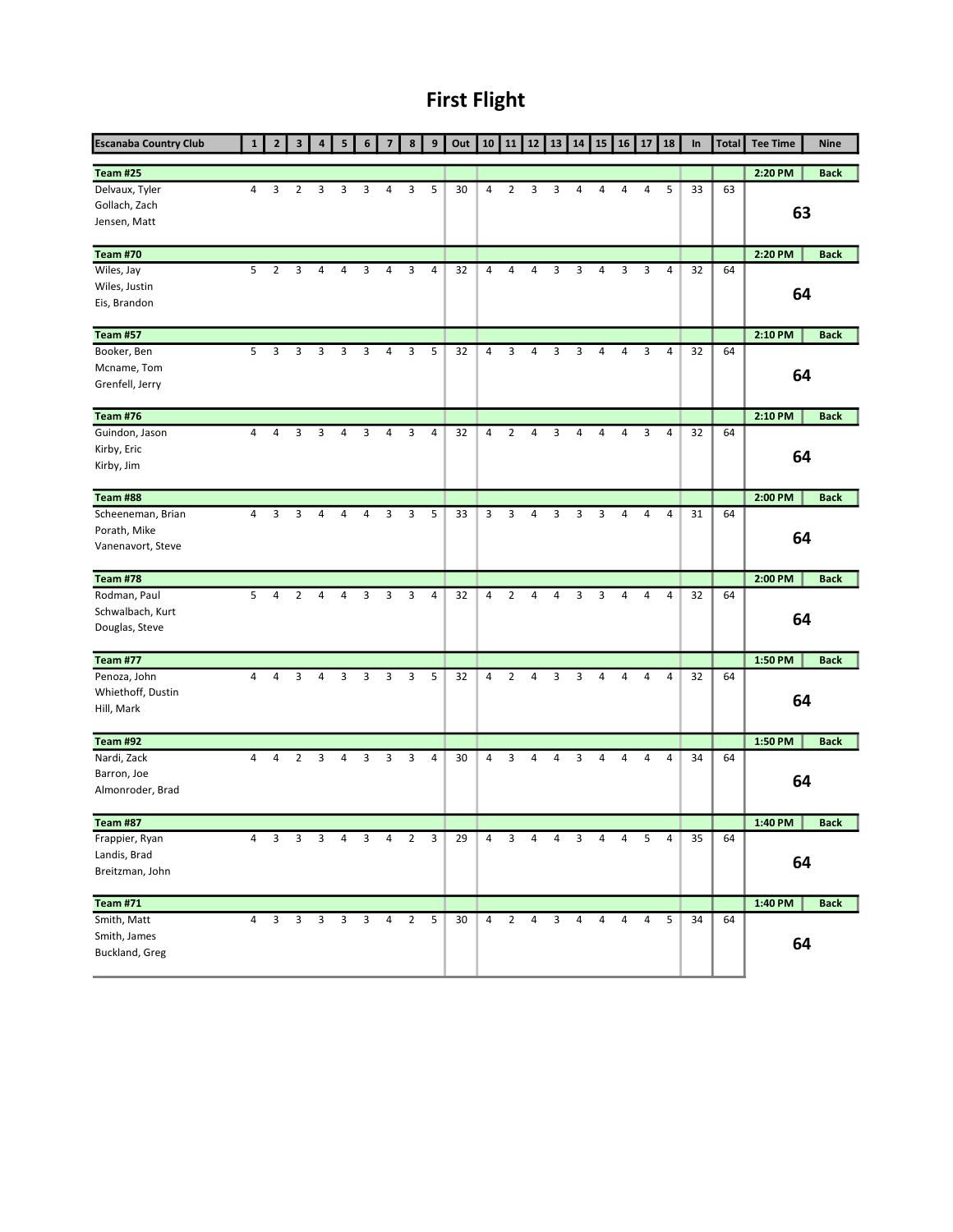## Second Flight

| <b>Escanaba Country Club</b>                        | 1              | $\overline{2}$          | $\overline{\mathbf{3}}$ | 4              | 5 | 6           | $\overline{7}$ | 8              | 9              | Out | 10             | 11             | 12           | 13                      | 14 | 15 | 16 | 17 | 18             | $\ln$ | <b>Total</b> | <b>Tee Time</b> | <b>Nine</b>  |
|-----------------------------------------------------|----------------|-------------------------|-------------------------|----------------|---|-------------|----------------|----------------|----------------|-----|----------------|----------------|--------------|-------------------------|----|----|----|----|----------------|-------|--------------|-----------------|--------------|
| <b>Team #60</b>                                     |                |                         |                         |                |   |             |                |                |                |     |                |                |              |                         |    |    |    |    |                |       |              | 1:30 PM         | <b>Front</b> |
| Gendron, Kevin<br>Dagenais, Jared<br>Dagenais, Mike | 3              | 3                       | 3                       | 4              | 4 | 3           | 4              | 3              | 4              | 31  | 4              | 3              | 3            | 3                       | 4  | 5  | 5  | 3  | 4              | 34    | 65           | 65              |              |
| <b>Team #52</b>                                     |                |                         |                         |                |   |             |                |                |                |     |                |                |              |                         |    |    |    |    |                |       |              | 1:30 PM         | Front        |
| Irving, Eric                                        | $\overline{4}$ | 4                       | 3                       | 4              | 4 | 4           | 4              | $\overline{2}$ | $\overline{4}$ | 33  | 4              | 4              | 4            | 2                       | 3  | 3  | 4  | 4  | 4              | 32    | 65           |                 |              |
| Skradski, Max                                       |                |                         |                         |                |   |             |                |                |                |     |                |                |              |                         |    |    |    |    |                |       |              | 65              |              |
| Berry, Jason                                        |                |                         |                         |                |   |             |                |                |                |     |                |                |              |                         |    |    |    |    |                |       |              |                 |              |
| <b>Team #82</b>                                     |                |                         |                         |                |   |             |                |                |                |     |                |                |              |                         |    |    |    |    |                |       |              | 1:20 PM         | Front        |
| Van Sroton, Ron                                     | 4              | 3                       | 4                       | 3              | 3 | 3           | $\overline{4}$ | 3              | 5              | 32  | $\overline{4}$ | 3              | 3            | $\overline{4}$          | 3  | 4  | 4  | 4  | $\overline{4}$ | 33    | 65           |                 |              |
| Wallace, Jason                                      |                |                         |                         |                |   |             |                |                |                |     |                |                |              |                         |    |    |    |    |                |       |              | 65              |              |
| Lamphere, Larry                                     |                |                         |                         |                |   |             |                |                |                |     |                |                |              |                         |    |    |    |    |                |       |              |                 |              |
| <b>Team #75</b>                                     |                |                         |                         |                |   |             |                |                |                |     |                |                |              |                         |    |    |    |    |                |       |              | 1:20 PM         | Front        |
| Larche, Brandon                                     | 5              | 4                       | 3                       | 4              | 4 | 3           | 3              | 3              | 4              | 33  | 3              | 3              | 4            | $\overline{2}$          | 4  | 4  | 4  | 4  | 4              | 32    | 65           |                 |              |
| Larche, Mark                                        |                |                         |                         |                |   |             |                |                |                |     |                |                |              |                         |    |    |    |    |                |       |              | 65              |              |
| Varoni, Ben                                         |                |                         |                         |                |   |             |                |                |                |     |                |                |              |                         |    |    |    |    |                |       |              |                 |              |
| <b>Team #67</b>                                     |                |                         |                         |                |   |             |                |                |                |     |                |                |              |                         |    |    |    |    |                |       |              | 1:10 PM         | Front        |
| Lewis, Tom                                          | $\overline{4}$ | 4                       | 2                       | 4              | 3 | 3           | 4              | 3              | 5              | 32  | $\overline{4}$ | 2              | 4            | 3                       | 4  | 4  | 4  | 4  | 4              | 33    | 65           |                 |              |
| Erickson, Jeff                                      |                |                         |                         |                |   |             |                |                |                |     |                |                |              |                         |    |    |    |    |                |       |              | 65              |              |
| Servant, Curt                                       |                |                         |                         |                |   |             |                |                |                |     |                |                |              |                         |    |    |    |    |                |       |              |                 |              |
| <b>Team #37</b>                                     |                |                         |                         |                |   |             |                |                |                |     |                |                |              |                         |    |    |    |    |                |       |              | 1:10 PM         | Front        |
| Zeni, John                                          | 4              | 3                       | $\overline{2}$          | 4              | 4 | 3           | 3              | 3              | 5              | 31  | 4              | 3              | 4            | 3                       | 4  | 4  | 4  | 4  | 4              | 34    | 65           |                 |              |
| Zeni, John Jr.                                      |                |                         |                         |                |   |             |                |                |                |     |                |                |              |                         |    |    |    |    |                |       |              | 65              |              |
| Rivas, Adrian                                       |                |                         |                         |                |   |             |                |                |                |     |                |                |              |                         |    |    |    |    |                |       |              |                 |              |
| Team #66                                            |                |                         |                         |                |   |             |                |                |                |     |                |                |              |                         |    |    |    |    |                |       |              | 1:00 PM         | <b>Front</b> |
| Kaiser, Steve                                       | 4              | 3                       | $\overline{2}$          | 4              | 4 | 3           | 4              | $\overline{2}$ | 5              | 31  | 4              | $\overline{2}$ | 4            | $\overline{a}$          | 4  | 4  | 4  | 4  | $\sqrt{4}$     | 34    | 65           |                 |              |
| Kaiser, Dave                                        |                |                         |                         |                |   |             |                |                |                |     |                |                |              |                         |    |    |    |    |                |       |              | 65              |              |
| Kaiser, Gary                                        |                |                         |                         |                |   |             |                |                |                |     |                |                |              |                         |    |    |    |    |                |       |              |                 |              |
| Team #15                                            |                |                         |                         |                |   |             |                |                |                |     |                |                |              |                         |    |    |    |    |                |       |              | 1:00 PM         | <b>Front</b> |
| Delany, Mike                                        | $\overline{4}$ | 4                       | $\overline{2}$          | 4              | 3 | 3           | 5              | 2              | 4              | 31  | $\overline{4}$ | 3              | 4            | 3                       | 4  | 4  | 4  | 3  | 5              | 34    | 65           |                 |              |
| Delany, Jerod                                       |                |                         |                         |                |   |             |                |                |                |     |                |                |              |                         |    |    |    |    |                |       |              | 65              |              |
| Delany, Nathan                                      |                |                         |                         |                |   |             |                |                |                |     |                |                |              |                         |    |    |    |    |                |       |              |                 |              |
| <b>Team #47</b>                                     |                |                         |                         |                |   |             |                |                |                |     |                |                |              |                         |    |    |    |    |                |       |              | 12:50 PM        | Front        |
| McCall, Jeff                                        | 4              | 3                       | 3                       | 3              | 3 | 4           | 4              | 3              | 4              | 31  | 4              | 3              | 4            | 3                       | 3  | 5  | 4  | 3  | 5              | 34    | 65           |                 |              |
| Canull, Jeff                                        |                |                         |                         |                |   |             |                |                |                |     |                |                |              |                         |    |    |    |    |                |       |              | 65              |              |
| Carlson, Earl                                       |                |                         |                         |                |   |             |                |                |                |     |                |                |              |                         |    |    |    |    |                |       |              |                 |              |
| <b>Team #13</b>                                     |                |                         |                         |                |   |             |                |                |                |     |                |                |              |                         |    |    |    |    |                |       |              | 12:50 PM        | Front        |
| Coulthard, Mike                                     | $\overline{3}$ | $\overline{\mathbf{3}}$ | $\overline{3}$          | $\overline{4}$ |   | $5 \quad 3$ | 4              | $\overline{3}$ | 5              | 33  | $\overline{4}$ | $\overline{4}$ | $\mathbf{3}$ | $\overline{\mathbf{3}}$ | 4  | 4  | 4  | 4  | 3              | 33    | 66           |                 |              |
| Thompson, Bret                                      |                |                         |                         |                |   |             |                |                |                |     |                |                |              |                         |    |    |    |    |                |       |              | 66              |              |
| Thompson, Lance                                     |                |                         |                         |                |   |             |                |                |                |     |                |                |              |                         |    |    |    |    |                |       |              |                 |              |
|                                                     |                |                         |                         |                |   |             |                |                |                |     |                |                |              |                         |    |    |    |    |                |       |              |                 |              |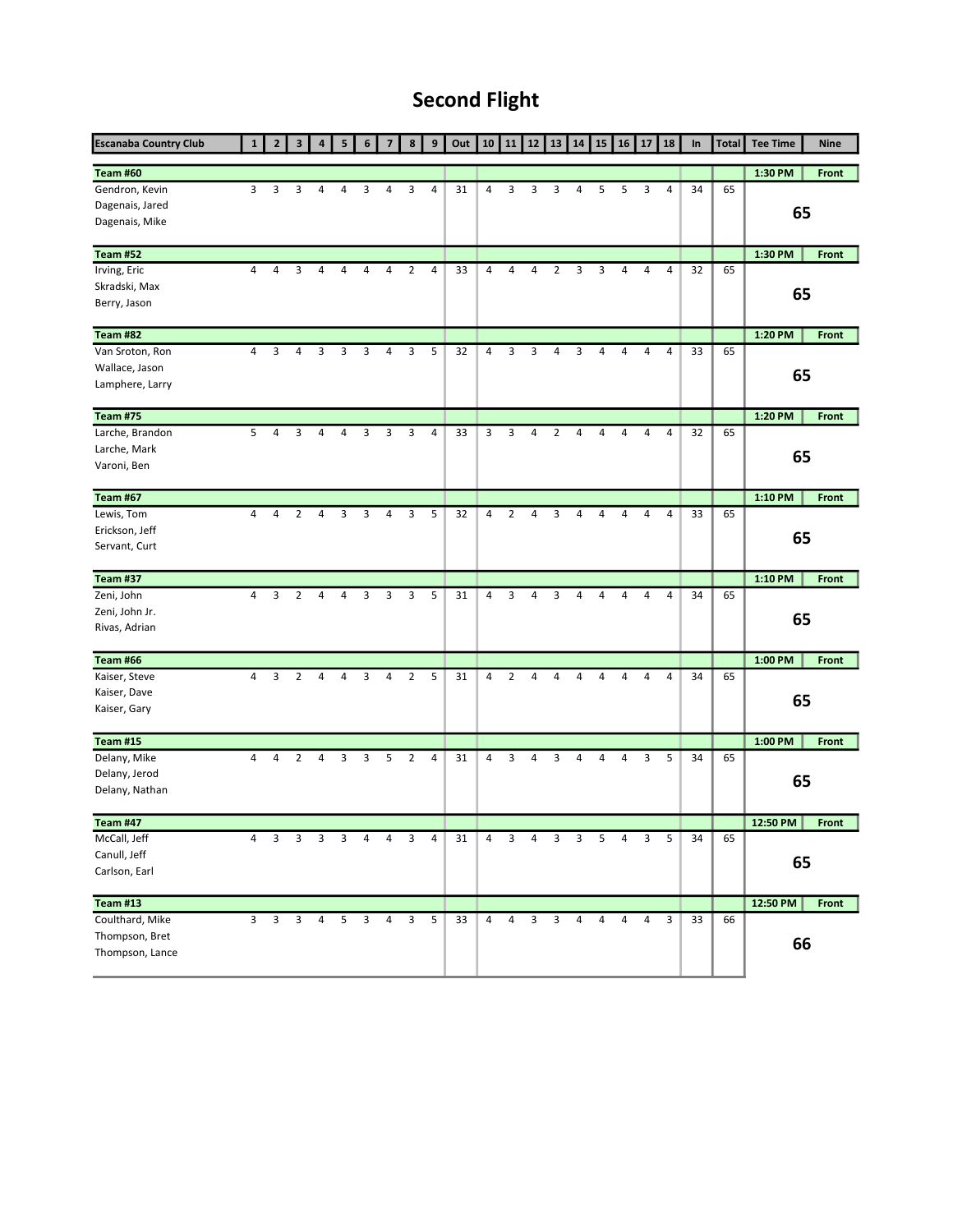# Third Flight

| <b>Escanaba Country Club</b>                                 |   | $\overline{2}$ | 3              | $\overline{a}$ | 5 |   | 7              | 8              | 9 | Out | 10             | 11             | 12 | 13 | 14 | 15 | 16 | 17 | 18 | In | <b>Total</b> | <b>Tee Time</b> | <b>Nine</b> |
|--------------------------------------------------------------|---|----------------|----------------|----------------|---|---|----------------|----------------|---|-----|----------------|----------------|----|----|----|----|----|----|----|----|--------------|-----------------|-------------|
| <b>Team #91</b>                                              |   |                |                |                |   |   |                |                |   |     |                |                |    |    |    |    |    |    |    |    |              | 1:30 PM         | <b>Back</b> |
| severinsen, Wally<br>Severinsen, Rich<br>Severinsen, Brandon | 5 | 3              | 3              | 5              | 4 | 3 | 4              | $\overline{2}$ | 5 | 34  | 4              | $\overline{2}$ | 4  | 3  | 3  | 4  | 4  | 4  | 4  | 32 | 66           | 66              |             |
| Team #14                                                     |   |                |                |                |   |   |                |                |   |     |                |                |    |    |    |    |    |    |    |    |              | 1:30 PM         | <b>Back</b> |
| VanHammond, Tom<br>Stang, Steve<br>Coulthard, Tim            | 4 | 4              | 3              | 4              | 4 | 3 | 4              | 3              | 4 | 33  | 4              | $\overline{2}$ | 4  | 3  | 4  | 4  | 4  | 4  | 4  | 33 | 66           | 66              |             |
| <b>Team #65</b>                                              |   |                |                |                |   |   |                |                |   |     |                |                |    |    |    |    |    |    |    |    |              | 1:20 PM         | <b>Back</b> |
| Fix, David<br>Vandermissen, Nick<br>Easton, Jake             | 4 | 3              | 3              | 3              | 4 | 3 | 4              | 3              | 5 | 32  | 4              | 3              | 4  | 3  | 4  | 4  | 4  | 4  | 4  | 34 | 66           | 66              |             |
| <b>Team #30</b>                                              |   |                |                |                |   |   |                |                |   |     |                |                |    |    |    |    |    |    |    |    |              | 1:20 PM         | <b>Back</b> |
| Gravelle, Jaden<br>Wilson, Dave<br>Strand, Zeke              | 4 | 4              | 2              | 4              | 4 | 3 | 5              | 3              | 4 | 33  | 4              | 3              | 4  | 3  | 3  | 3  | 5  | 4  | 4  | 33 | 66           | 66              |             |
| <b>Team #11</b>                                              |   |                |                |                |   |   |                |                |   |     |                |                |    |    |    |    |    |    |    |    |              | 1:10 PM         | <b>Back</b> |
| Puddy, Dick<br>Vanlenberge, Jack<br>Hart, Brian              | 4 | 3              | 3              | 3              | 4 | 4 | 4              | 3              | 5 | 33  | 4              | 2              | 4  | 3  | 4  | 3  | 5  | 4  | 4  | 33 | 66           | 66              |             |
| Team #68                                                     |   |                |                |                |   |   |                |                |   |     |                |                |    |    |    |    |    |    |    |    |              | 1:10 PM         | <b>Back</b> |
| Peltier, Jim<br>Peltier, Ian<br>Peltier, Bill                | 5 | 4              | 3              | 4              | 3 | 4 | $\overline{4}$ | $\overline{2}$ | 5 | 34  | $\overline{4}$ | $\overline{2}$ | 3  | 3  | 4  | 4  | 4  | 3  | 5  | 32 | 66           | 66              |             |
| <b>Team #55</b>                                              |   |                |                |                |   |   |                |                |   |     |                |                |    |    |    |    |    |    |    |    |              | 1:00 PM         | <b>Back</b> |
| Langtange, Garret<br>Rosinski, Nate<br>Vogel, Kevin          | 5 | 4              | 3              | 3              | 3 | 3 | 4              | 3              | 3 | 31  | 4              | 3              | 4  | 3  | 4  | 4  | 4  | 4  | 5  | 35 | 66           | 66              |             |
| <b>Team #58</b>                                              |   |                |                |                |   |   |                |                |   |     |                |                |    |    |    |    |    |    |    |    |              | 1:00 PM         | <b>Back</b> |
| Millette, Tim<br>Millette, Kirk<br>Tryan, Cory               | 5 | 3              | 3              | 3              | 3 | 4 | 3              | $\overline{2}$ | 4 | 30  | 4              | 3              | 4  | 4  | 4  | 4  | 4  | 4  | 5  | 36 | 66           | 66              |             |
| Team #84                                                     |   |                |                |                |   |   |                |                |   |     |                |                |    |    |    |    |    |    |    |    |              | 12:50 PM        | <b>Back</b> |
| Scheeneman, Drew<br>Scheenamen, Karl<br>Kankola, Steve       | 5 | 4              | $\overline{2}$ | 3              | 4 | 4 | 4              | $\overline{2}$ | 5 | 33  | 3              | $\overline{2}$ | 4  | 3  | 4  | 4  | 4  | 3  | 6  | 33 | 66           | 66              |             |
| <b>Team #83</b>                                              |   |                |                |                |   |   |                |                |   |     |                |                |    |    |    |    |    |    |    |    |              | 12:50 PM        | <b>Back</b> |
| Sauve, Chris<br>Scheenamen, Adam<br>Doyle, Chris             | 4 | 4              | 3              | 4              | 3 | 4 | 4              | 3              | 5 | 34  | $\overline{4}$ | 3              | 4  | 4  | 3  | 4  | 4  | 3  | 4  | 33 | 67           | 67              |             |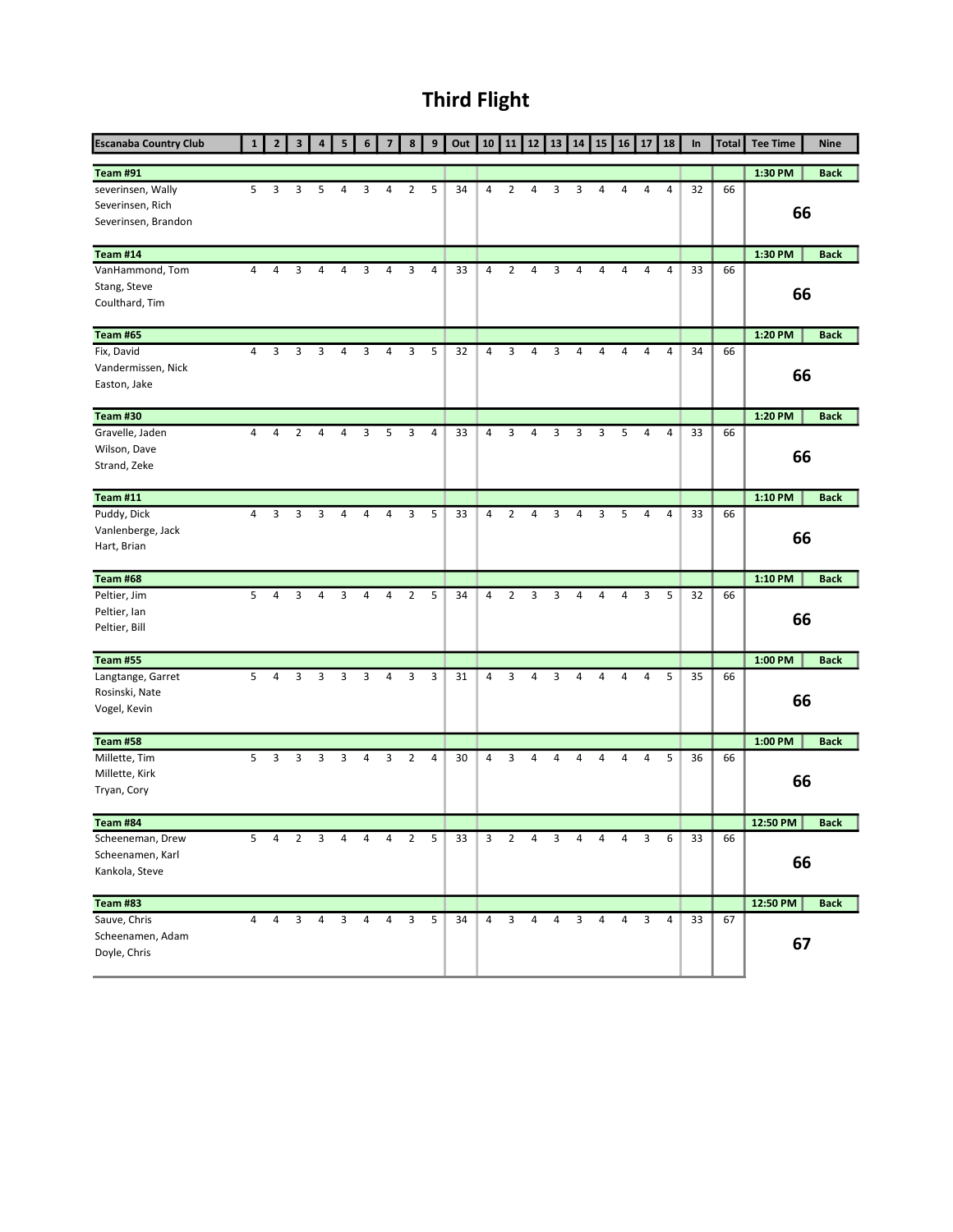## Fourth Flight

| <b>Escanaba Country Club</b>                            | 1              | $\overline{2}$ | 3              | 4              | 5 | 6              | $\overline{7}$ | 8              | 9              | Out | 10             | 11             | 12             | 13             | 14 | 15             | 16 | 17 | 18             | In | <b>Total</b> | <b>Tee Time</b> | <b>Nine</b>  |
|---------------------------------------------------------|----------------|----------------|----------------|----------------|---|----------------|----------------|----------------|----------------|-----|----------------|----------------|----------------|----------------|----|----------------|----|----|----------------|----|--------------|-----------------|--------------|
| Team #24                                                |                |                |                |                |   |                |                |                |                |     |                |                |                |                |    |                |    |    |                |    |              | 10:00 AM        | <b>Back</b>  |
| Ramos, Nick<br>Ramos Jr, Nick<br>Cashen, Gordon         | 5              | 4              | 2              | 4              | 4 | 4              | 4              | 3              | 4              | 34  | 4              | 3              | 4              | 3              | 4  | 4              | 4  | 3  | 4              | 33 | 67           | 67              |              |
| Team #89                                                |                |                |                |                |   |                |                |                |                |     |                |                |                |                |    |                |    |    |                |    |              | 10:00 AM        | <b>Back</b>  |
| Kositzky, Cory<br>Mcdonough, Jaimie<br>McDonough, Brett | 4              | 3              | 3              | 4              | 4 | 5              | 4              | 3              | 5              | 35  | 4              | 3              | 4              | 2              | 3  | 4              | 5  | 3  | $\overline{4}$ | 32 | 67           | 67              |              |
| Team #29                                                |                |                |                |                |   |                |                |                |                |     |                |                |                |                |    |                |    |    |                |    |              | 9:50 AM         | <b>Back</b>  |
| Helgemo, Jim<br>Helgemo, Brian<br>Kangas, John          | 4              | 3              | $\overline{2}$ | 4              | 4 | $\overline{4}$ | 4              | 3              | $\overline{4}$ | 32  | $\overline{4}$ | $\overline{4}$ | 4              | $\overline{2}$ | 5  | 4              | 4  | 4  | $\overline{4}$ | 35 | 67           | 67              |              |
| <b>Team #53</b>                                         |                |                |                |                |   |                |                |                |                |     |                |                |                |                |    |                |    |    |                |    |              | 9:50 AM         | <b>Back</b>  |
| Curtin, Shawn<br>Curtin, Mike<br>Hoverton, John         | 5              | 4              | 3              | 4              | 3 | 4              | 3              | 3              | 5              | 34  | 4              | 3              | 4              | 3              | 3  | 4              | 4  | 3  | 5              | 33 | 67           | 67              |              |
| Team #1                                                 |                |                |                |                |   |                |                |                |                |     |                |                |                |                |    |                |    |    |                |    |              | 10:10 AM        | Front        |
| Knuth, Jim<br>Han, Jeong<br>Fiagnon, Collin             | $\overline{4}$ | 3              | 2              | 4              | 4 | 3              | 4              | 4              | 5              | 33  | 4              | 3              | 3              | 3              | 4  | 4              | 4  | 4  | 5              | 34 | 67           | 67              |              |
| Team #9                                                 |                |                |                |                |   |                |                |                |                |     |                |                |                |                |    |                |    |    |                |    |              | 10:10 AM        | Front        |
| Peacock, Gavin<br>Bunnin, Jeff<br>Robinette, Kevin      | 4              | 3              | $\overline{2}$ | 4              | 3 | 4              | 4              | 3              | 6              | 33  | 3              | $\overline{2}$ | 4              | 3              | 4  | 4              | 5  | 4  | 5              | 34 | 67           | 67              |              |
| Team #4                                                 |                |                |                |                |   |                |                |                |                |     |                |                |                |                |    |                |    |    |                |    |              | 10:00 AM        | <b>Front</b> |
| Veeser, Chris<br>Leghtikangas, Tim<br>Romps, Bob        | 4              | 4              | $\overline{2}$ | 3              | 3 | 3              | 4              | 3              | 5              | 31  | 3              | 3              | 3              | 3              | 4  | 4              | 5  | 5  | 6              | 36 | 67           | 67              |              |
| <b>Team #35</b>                                         |                |                |                |                |   |                |                |                |                |     |                |                |                |                |    |                |    |    |                |    |              | 10:00 AM        | Front        |
| Skufca, Tyler<br>Koish, Jake<br>Petrin, Andy            | 5              | 4              | 2              | 4              | 4 | 3              | 4              | 3              | 4              | 33  | $\overline{4}$ | 3              | 5              | 4              | 4  | 4              | 3  | 4  | $\overline{4}$ | 35 | 68           | 68              |              |
| <b>Team #34</b>                                         |                |                |                |                |   |                |                |                |                |     |                |                |                |                |    |                |    |    |                |    |              | 9:50 AM         | Front        |
| Legault, Ed<br>Hilberg, Bill<br>Beveridge, Mike         | 4              | 4              | $\overline{2}$ | 3              | 4 | 4              | 4              | 3              | 5              | 33  | 4              | 3              | 4              | 3              | 4  | 4              | 4  | 5  | 4              | 35 | 68           | 68              |              |
| <b>Team #12</b>                                         |                |                |                |                |   |                |                |                |                |     |                |                |                |                |    |                |    |    |                |    |              | 9:50 AM         | Front        |
| Harper, Kendrick<br>Pritula, Mark<br>Reed, Pat          | $\overline{4}$ | $\overline{4}$ | $\mathbf{3}$   | $\overline{4}$ | 4 | 3 <sup>7</sup> | $\overline{4}$ | $\overline{2}$ | 5              | 33  | 3 <sup>7</sup> | $\overline{3}$ | $\overline{4}$ | $\overline{3}$ | 5  | 3 <sup>7</sup> | 5  | 5  | $\overline{4}$ | 35 | 68           | 68              |              |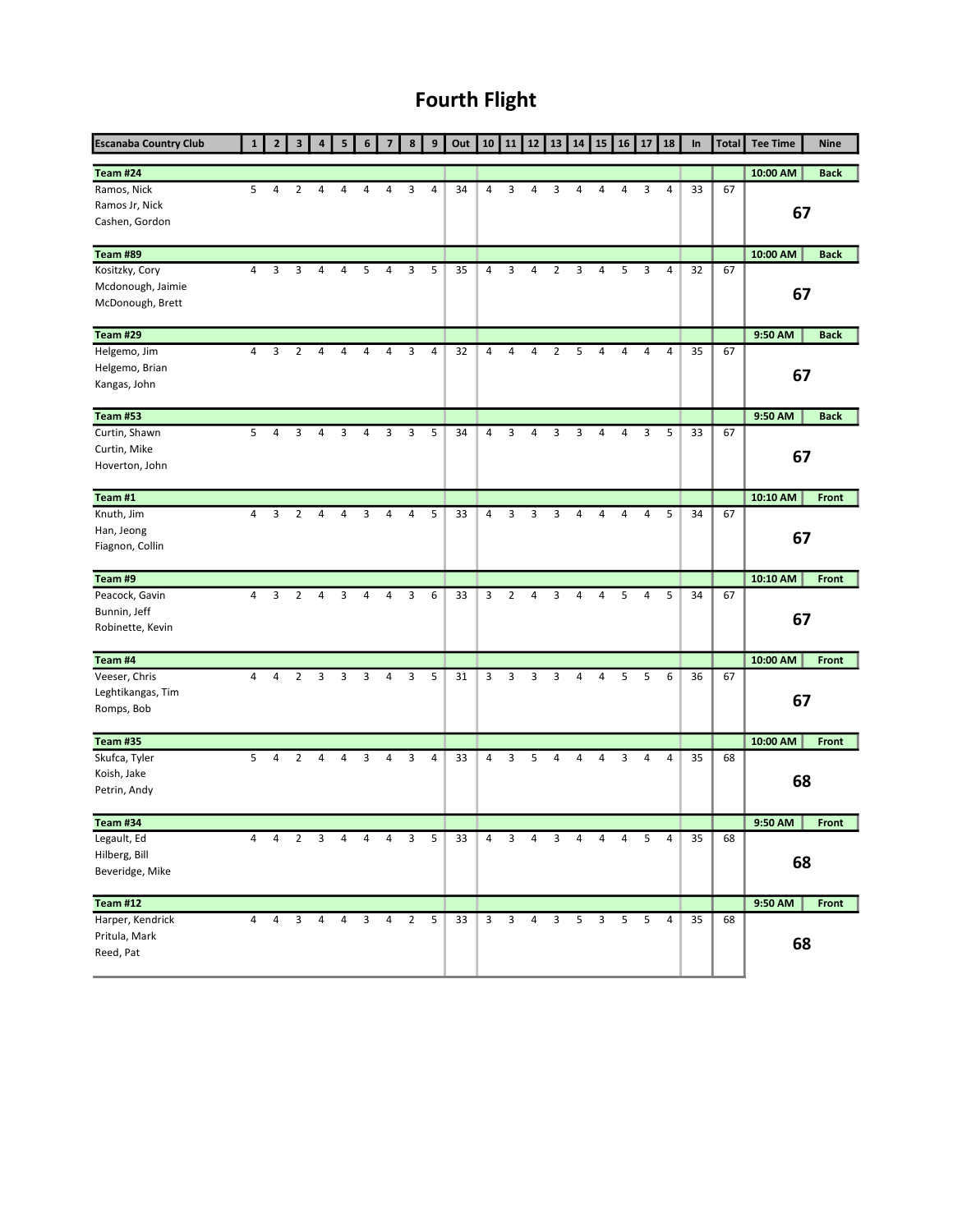## Fifth Flight

| <b>Escanaba Country Club</b>                                |                | $\overline{2}$ | 3              | 4              | 5           |                |   | 8              | 9 | Out | 10             | 11             | 12             | 13             | 14 | 15 | 16             | 17 | 18 | In | <b>Total</b> | <b>Tee Time</b> | <b>Nine</b> |
|-------------------------------------------------------------|----------------|----------------|----------------|----------------|-------------|----------------|---|----------------|---|-----|----------------|----------------|----------------|----------------|----|----|----------------|----|----|----|--------------|-----------------|-------------|
| <b>Team #56</b>                                             |                |                |                |                |             |                |   |                |   |     |                |                |                |                |    |    |                |    |    |    |              | 9:40 AM         | <b>Back</b> |
| Belangi, Brandon<br>Beauchamp, Bobby<br>Robinette, Ryan     | 4              | 4              | 3              | 3              | 3           | 4              | 4 | 3              | 4 | 32  | 4              | 3              | 5              | 3              | 4  | 4  | 5              | 3  | 5  | 36 | 68           | 68              |             |
| <b>Team #51</b>                                             |                |                |                |                |             |                |   |                |   |     |                |                |                |                |    |    |                |    |    |    |              | 9:40 AM         | <b>Back</b> |
| Larrabee, Sam<br>McCarthy, Ed<br>Cartwright, Ben            | $\overline{4}$ | 3              | 3              | 3              | 4           | 4              | 4 | 3              | 5 | 33  | 4              | 3              | 4              | 3              | 4  | 4  | 4              | 4  | 5  | 35 | 68           | 68              |             |
| <b>Team #54</b>                                             |                |                |                |                |             |                |   |                |   |     |                |                |                |                |    |    |                |    |    |    |              | 9:30 AM         | <b>Back</b> |
| Steinhausen, Randy<br>Schemmel, Darren<br>Steinhausen, Jake | 5              | 4              | 3              | 4              | 3           | 4              | 4 | 3              | 5 | 35  | 4              | 3              | 4              | 3              | 4  | 5  | 4              | 3  | 4  | 34 | 69           | 69              |             |
| Team #44                                                    |                |                |                |                |             |                |   |                |   |     |                |                |                |                |    |    |                |    |    |    |              | 9:30 AM         | <b>Back</b> |
| Young, Mark<br>Young, Kellen<br>Olson, Matt                 | 4              | 4              | 3              | 3              | 4           | 4              | 4 | 3              | 6 | 35  | 4              | 3              | 4              | 3              | 4  | 3  | 5              | 4  | 4  | 34 | 69           | 69              |             |
| Team #36                                                    |                |                |                |                |             |                |   |                |   |     |                |                |                |                |    |    |                |    |    |    |              | 9:20 AM         | <b>Back</b> |
| Lemire, John<br>Lemire, Chris<br>Lamarche, Parker           | 5              | $\overline{4}$ | 3              | 4              | 4           | 3              | 5 | 3              | 4 | 35  | 4              | $\overline{2}$ | $\overline{4}$ | 3              | 4  | 4  | 5              | 4  | 4  | 34 | 69           | 69              |             |
| <b>Team #43</b>                                             |                |                |                |                |             |                |   |                |   |     |                |                |                |                |    |    |                |    |    |    |              | 9:20 AM         | <b>Back</b> |
| Schwalbach, Kirk<br>Pulliam, Joe<br>Schwalbach, Trent       | 4              | 4              | 3              | 4              | 4           | 3              | 4 | 3              | 5 | 34  | 4              | $\overline{2}$ | 4              | $\overline{4}$ | 4  | 4  | 4              | 4  | 5  | 35 | 69           | 69              |             |
| <b>Team #85</b>                                             |                |                |                |                |             |                |   |                |   |     |                |                |                |                |    |    |                |    |    |    |              | 9:10 AM         | <b>Back</b> |
| Derouin, Dan<br>Derouin, Jim<br>Derouin, Terry              | 5              | 3              | 2              | 3              | 4           | 4              | 4 | 3              | 5 | 33  | 5              | 3              | 4              | $\overline{2}$ | 5  | 4  | 4              | 4  | 5  | 36 | 69           | 69              |             |
| <b>Team #33</b>                                             |                |                |                |                |             |                |   |                |   |     |                |                |                |                |    |    |                |    |    |    |              | 9:10 AM         | <b>Back</b> |
| Leisenring, Doug<br>Leisenring, Ken<br>Leisenring, Bill     | 5              | 4              | 3              | 4              | 4           | 3              | 4 | 3              | 5 | 35  | 4              | 2              | 4              | 3              | 3  | 4  |                | 5  | 5  | 34 | 69           | 69              |             |
| <b>Team #81</b>                                             |                |                |                |                |             |                |   |                |   |     |                |                |                |                |    |    |                |    |    |    |              | 9:00 AM         | <b>Back</b> |
| Pearson, Glenn<br>Mokszycke, Andy<br>Westphal, Dave         | 5              | 4              | $\overline{2}$ | $\overline{4}$ | 4           | 4              | 4 | 3              | 5 | 35  | 4              | 5              | 4              | 3              | 3  | 4  | 5              | 4  | 3  | 35 | 70           | 70              |             |
| Team #86                                                    |                |                |                |                |             |                |   |                |   |     |                |                |                |                |    |    |                |    |    |    |              | 9:00 AM         | <b>Back</b> |
| Botwright, Neil<br>Botwright, Allen<br>Nevela, Jim          | 5 <sup>7</sup> | $\overline{4}$ | $\overline{2}$ |                | $3 \quad 3$ | $\overline{4}$ | 5 | $\overline{3}$ | 5 | 34  | $\overline{4}$ | $\overline{3}$ | 5              | $\overline{2}$ | 4  | 4  | 5 <sub>5</sub> | 4  | 5  | 36 | 70           | 70              |             |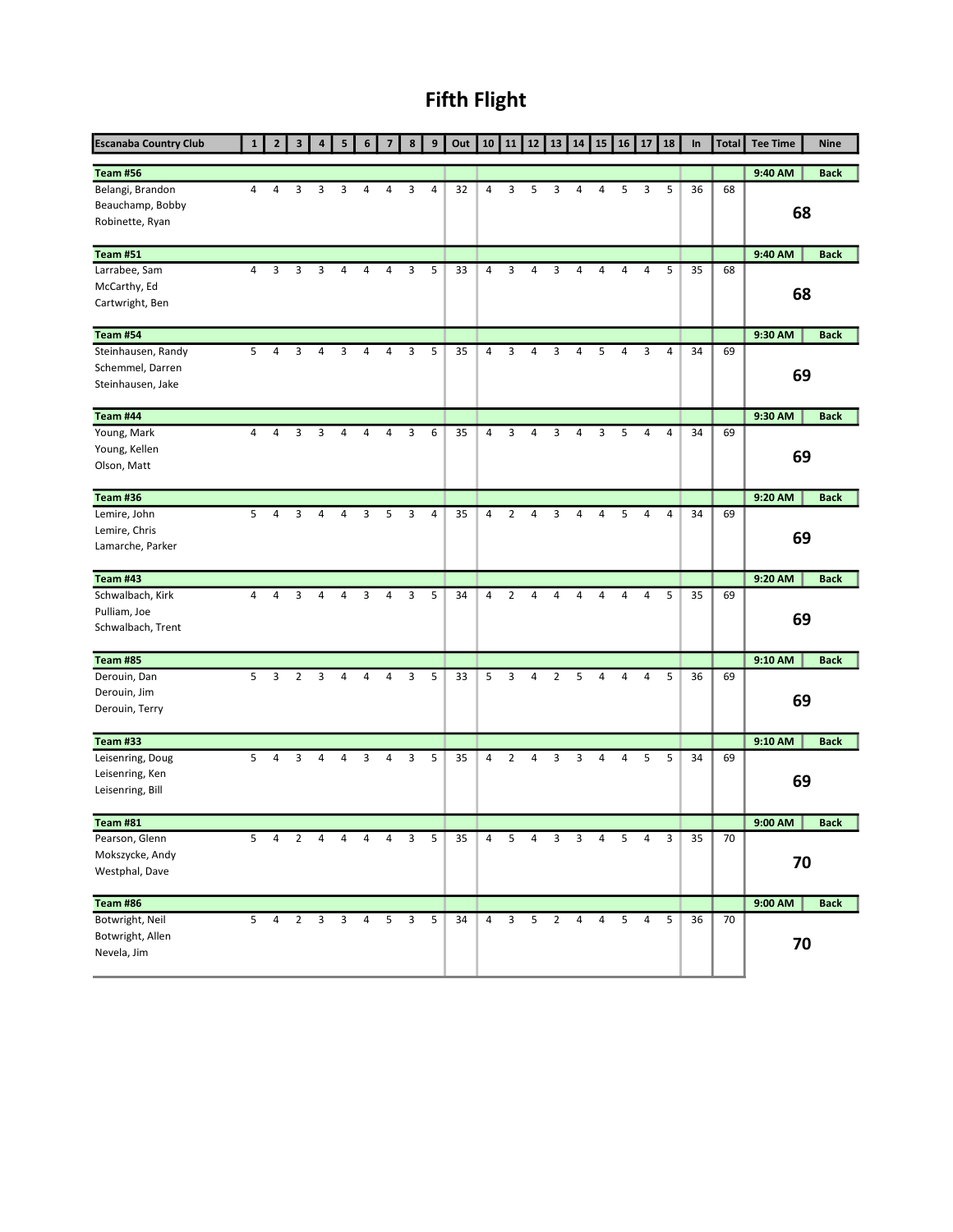### Sixth Flight

| <b>Escanaba Country Club</b>                 | 1              | $\overline{2}$ | 3              | 4 | 5              |                | $\overline{\phantom{a}}$ | 8              | 9              | Out | 10             | 11 | 12             | 13             | 14             | 15             | 16 | 17             | 18 | In | <b>Total</b> | <b>Tee Time</b> | <b>Nine</b> |
|----------------------------------------------|----------------|----------------|----------------|---|----------------|----------------|--------------------------|----------------|----------------|-----|----------------|----|----------------|----------------|----------------|----------------|----|----------------|----|----|--------------|-----------------|-------------|
| Team #48                                     |                |                |                |   |                |                |                          |                |                |     |                |    |                |                |                |                |    |                |    |    |              | 9:40 AM         | Front       |
| Aird, Rick<br>McKay, Randy<br>Gartland, Tony | 4              | 4              | 3              | 3 | 3              | 4              | 4                        | 3              | 4              | 32  | 4              | 4  | 5              | 3              | 4              | 4              | 5  | 4              | 5  | 38 | 70           | 70              |             |
| Team #42                                     |                |                |                |   |                |                |                          |                |                |     |                |    |                |                |                |                |    |                |    |    |              | 9:40 AM         | Front       |
| Dailey, John                                 | 5              | 4              | $\overline{2}$ | 4 | 4              | 3              | 3                        | 3              | $\overline{4}$ | 32  | 4              | 3  | 5              | 3              | 4              | 5              | 5  | 4              | 5  | 38 | 70           |                 |             |
| Gauthier, Steve                              |                |                |                |   |                |                |                          |                |                |     |                |    |                |                |                |                |    |                |    |    |              | 70              |             |
| Brandt, Don                                  |                |                |                |   |                |                |                          |                |                |     |                |    |                |                |                |                |    |                |    |    |              |                 |             |
| Team #18                                     |                |                |                |   |                |                |                          |                |                |     |                |    |                |                |                |                |    |                |    |    |              | 9:30 AM         | Front       |
| Raymond, Don                                 | $\overline{4}$ | 5              | 3              | 4 | 3              | 4              | 4                        | 3              | $\overline{4}$ | 34  | $\overline{4}$ | 3  | $\overline{4}$ | 3              | 4              | 4              | 4  | 5              | 5  | 36 | 70           |                 |             |
| Rogers, Chris                                |                |                |                |   |                |                |                          |                |                |     |                |    |                |                |                |                |    |                |    |    |              | 70              |             |
| Rayno, Tim                                   |                |                |                |   |                |                |                          |                |                |     |                |    |                |                |                |                |    |                |    |    |              |                 |             |
| <b>Team #40</b>                              |                |                |                |   |                |                |                          |                |                |     |                |    |                |                |                |                |    |                |    |    |              | 9:30 AM         | Front       |
| Linder, Ken                                  | 4              | 4              | 4              | 3 | 4              | 4              | 4                        | 4              | 5              | 36  | 4              | 4  | 4              | 3              | 4              | 4              | 4  | 4              | 4  | 35 | 71           |                 |             |
| Linder, Scott                                |                |                |                |   |                |                |                          |                |                |     |                |    |                |                |                |                |    |                |    |    |              | 71              |             |
| Linder, Bob                                  |                |                |                |   |                |                |                          |                |                |     |                |    |                |                |                |                |    |                |    |    |              |                 |             |
| <b>Team #19</b>                              |                |                |                |   |                |                |                          |                |                |     |                |    |                |                |                |                |    |                |    |    |              | 9:20 AM         | Front       |
| Ryno, Adam                                   | $\overline{4}$ | 3              | 3              | 4 | 4              | 4              | 5                        | 3              | 5              | 35  | 4              | 4  | $\overline{4}$ | 3              | 4              | 4              | 5  | $\overline{4}$ | 4  | 36 | 71           |                 |             |
| Kroll, Cory                                  |                |                |                |   |                |                |                          |                |                |     |                |    |                |                |                |                |    |                |    |    |              | 71              |             |
| Kroll, Jim                                   |                |                |                |   |                |                |                          |                |                |     |                |    |                |                |                |                |    |                |    |    |              |                 |             |
| <b>Team #74</b>                              |                |                |                |   |                |                |                          |                |                |     |                |    |                |                |                |                |    |                |    |    |              | 9:20 AM         | Front       |
| Scott, Tony                                  | 5              | 4              | $\overline{2}$ | 5 | 4              | 4              | 4                        | 3              | 5              | 36  | 4              | 3  | 4              | 3              | 4              | 4              | 4  | 4              | 5  | 35 | 71           |                 |             |
| Nordin, Joel                                 |                |                |                |   |                |                |                          |                |                |     |                |    |                |                |                |                |    |                |    |    |              | 71              |             |
| Blazek, Chris                                |                |                |                |   |                |                |                          |                |                |     |                |    |                |                |                |                |    |                |    |    |              |                 |             |
| Team #7                                      |                |                |                |   |                |                |                          |                |                |     |                |    |                |                |                |                |    |                |    |    |              | $9:10$ AM       | Front       |
| Nance, Glen                                  | 4              | 4              | 3              | 4 | 4              | 4              | 4                        | $\overline{2}$ | 6              | 35  | 4              | 3  | 5              | 3              | 4              | 4              | 4  | 4              | 5  | 36 | 71           |                 |             |
| Moran, Eric                                  |                |                |                |   |                |                |                          |                |                |     |                |    |                |                |                |                |    |                |    |    |              | 71              |             |
| Eugate, Justin                               |                |                |                |   |                |                |                          |                |                |     |                |    |                |                |                |                |    |                |    |    |              |                 |             |
| Team #28                                     |                |                |                |   |                |                |                          |                |                |     |                |    |                |                |                |                |    |                |    |    |              | 9:10 AM         | Front       |
| Miller, Beau                                 | 6              | 4              | 3              | 4 | 3              | 4              | 4                        | 3              | 5              | 36  | 4              | 3  | 4              | 3              | 4              | 5              | 5  | 3              | 5  | 36 | 72           |                 |             |
| Miller, Kip                                  |                |                |                |   |                |                |                          |                |                |     |                |    |                |                |                |                |    |                |    |    |              | 72              |             |
| Miller, Paul                                 |                |                |                |   |                |                |                          |                |                |     |                |    |                |                |                |                |    |                |    |    |              |                 |             |
| <b>Team #49</b>                              |                |                |                |   |                |                |                          |                |                |     |                |    |                |                |                |                |    |                |    |    |              | 9:00 AM         | Front       |
| Brockman, Chad                               | 4              | 4              | 3              | 4 | 3              | 4              | 5                        | $\overline{2}$ | 6              | 35  | 4              | 3  | 5              | 3              | 5              | 4              | 4  | 4              | 5  | 37 | 72           |                 |             |
| Walker, Wade                                 |                |                |                |   |                |                |                          |                |                |     |                |    |                |                |                |                |    |                |    |    |              | 72              |             |
| Henderson, Todd                              |                |                |                |   |                |                |                          |                |                |     |                |    |                |                |                |                |    |                |    |    |              |                 |             |
| <b>Team #23</b>                              |                |                |                |   |                |                |                          |                |                |     |                |    |                |                |                |                |    |                |    |    |              | 9:00 AM         | Front       |
| Schorn, Tom                                  | 5              | $\overline{4}$ | 3              | 4 | $\overline{4}$ | $\overline{4}$ | 5                        | $\mathbf{3}$   | 5              | 37  | 3 <sup>7</sup> | 3  | $\overline{4}$ | $\overline{2}$ | $\overline{4}$ | $\overline{4}$ | 5  | $\overline{4}$ | 6  | 35 | 72           |                 |             |
| Cummings, Jason                              |                |                |                |   |                |                |                          |                |                |     |                |    |                |                |                |                |    |                |    |    |              | 72              |             |
| Lopez, Ismael                                |                |                |                |   |                |                |                          |                |                |     |                |    |                |                |                |                |    |                |    |    |              |                 |             |
|                                              |                |                |                |   |                |                |                          |                |                |     |                |    |                |                |                |                |    |                |    |    |              |                 |             |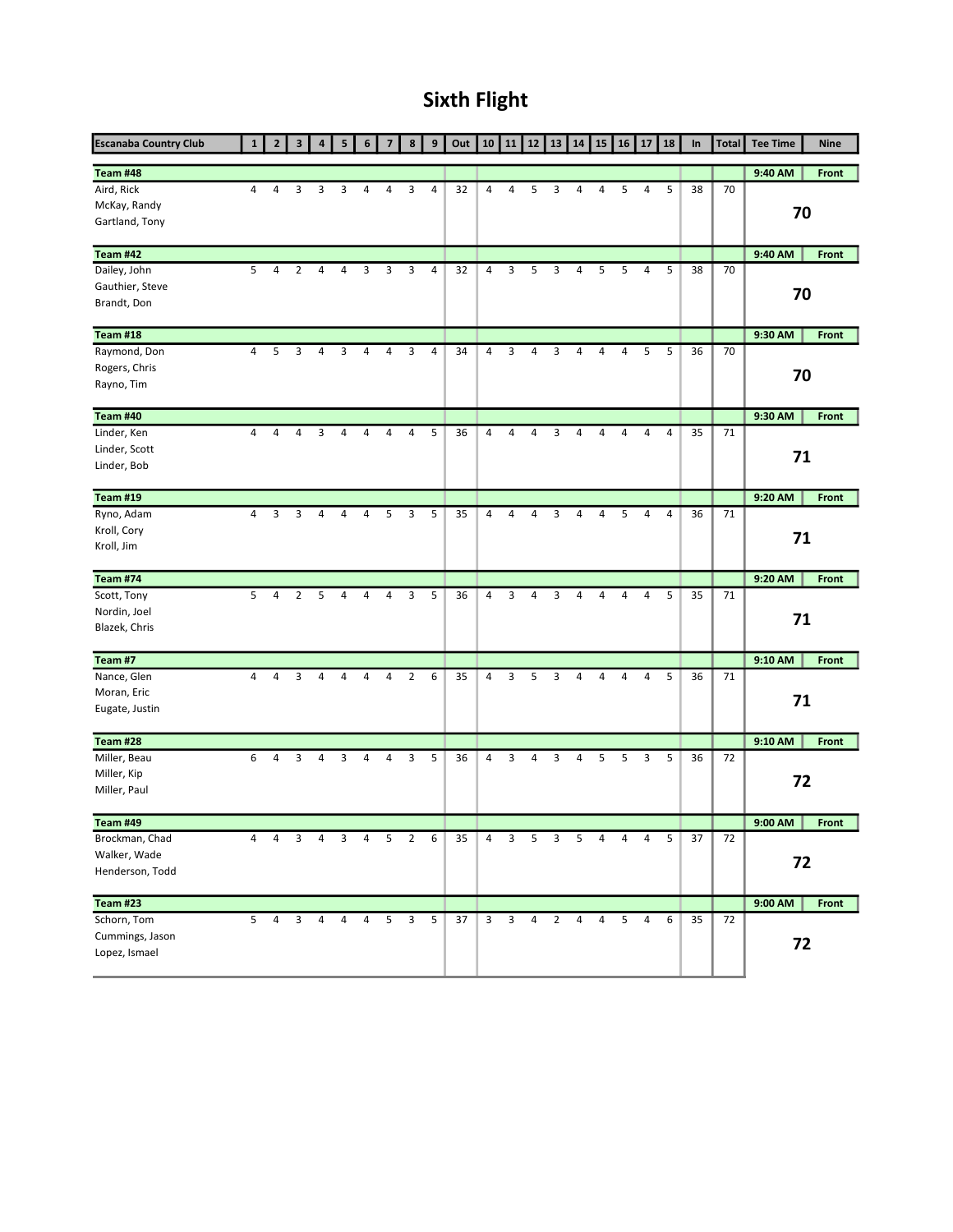### Seventh Flight

| <b>Escanaba Country Club</b>                            |                | $\overline{2}$          | 3            | 4              | 5 |                |   | 8              | 9              | Out | 10             | 11             | 12             | 13             | 14 | 15 | 16 | 17             | 18             | In | <b>Total</b> | <b>Tee Time</b> | <b>Nine</b> |
|---------------------------------------------------------|----------------|-------------------------|--------------|----------------|---|----------------|---|----------------|----------------|-----|----------------|----------------|----------------|----------------|----|----|----|----------------|----------------|----|--------------|-----------------|-------------|
| <b>Team #31</b>                                         |                |                         |              |                |   |                |   |                |                |     |                |                |                |                |    |    |    |                |                |    |              | 8:50 AM         | <b>Back</b> |
| Myrick, Tyler<br>Myrick, Todd<br>Myrick, TJ             | 5              | 4                       | 3            | 4              | 4 | 3              | 4 | 3              | 4              | 34  | 4              | 3              | 3              | 3              | 4  | 4  | 6  | 5              | 6              | 38 | 72           | 72              |             |
| <b>Team #39</b>                                         |                |                         |              |                |   |                |   |                |                |     |                |                |                |                |    |    |    |                |                |    |              | 8:50 AM         | <b>Back</b> |
| Dagenais, Brad<br>Dagenais, Nick<br>Dagenais, Todd      | 5              | 4                       | 3            | 4              | 3 | 4              | 5 | 4              | 5              | 37  | 5              | 3              | 5              | 4              | 4  | 4  | 4  | 3              | 4              | 36 | 73           | 73              |             |
| Team #64                                                |                |                         |              |                |   |                |   |                |                |     |                |                |                |                |    |    |    |                |                |    |              | 8:40 AM         | <b>Back</b> |
| Anderson, Scott<br>Anderson, Keanan<br>Anderson, Cooper | 5              | 4                       | 2            | 4              | 4 | 4              | 4 | 4              | 5              | 36  | 5              | 3              | 5              | 3              | 4  | 4  | 5  | 4              | 4              | 37 | 73           | 73              |             |
| <b>Team #50</b>                                         |                |                         |              |                |   |                |   |                |                |     |                |                |                |                |    |    |    |                |                |    |              | 8:40 AM         | <b>Back</b> |
| Fisher, Tom<br>Shea, Tim<br>Fisher JR, Tom              | 5              | 4                       | 3            | 4              | 4 | 4              | 4 | 3              | 5              | 36  | 5              | 3              | 5              | $\overline{2}$ | 4  | 4  | 5  | 5              | 4              | 37 | 73           | 73              |             |
| Team #38                                                |                |                         |              |                |   |                |   |                |                |     |                |                |                |                |    |    |    |                |                |    |              | 8:30 AM         | <b>Back</b> |
| Gayan, Paul<br>Smith, Bill<br>Jensen, Bill              | 5              | 4                       | 3            | 4              | 4 | 4              | 5 | 3              | 5              | 37  | 4              | 3              | $\overline{4}$ | $\overline{4}$ | 3  | 4  | 5  | 4              | 5              | 36 | 73           | 73              |             |
| Team #32                                                |                |                         |              |                |   |                |   |                |                |     |                |                |                |                |    |    |    |                |                |    |              | 8:30 AM         | <b>Back</b> |
| Young, Ron<br>Young, Aaron                              | 5              | 5                       | 3            | 5              | 4 | 3              | 4 | $\overline{4}$ | 4              | 37  | 4              | 3              | $\overline{4}$ | $\overline{4}$ | 4  | 5  | 5  | $\overline{4}$ | $\overline{4}$ | 37 | 74           | 74              |             |
| Team #3                                                 |                |                         |              |                |   |                |   |                |                |     |                |                |                |                |    |    |    |                |                |    |              | 8:20 AM         | <b>Back</b> |
| Young, Cooper<br>Schwemin, Luke<br>McLeod, Don          | 5              | 4                       | 3            | 4              | 4 | 4              | 4 | 3              | 6              | 37  | 4              | 3              | 4              | 3              | 4  | 4  | 7  | $\overline{4}$ | 4              | 37 | 74           | 74              |             |
| <b>Team #10</b>                                         |                |                         |              |                |   |                |   |                |                |     |                |                |                |                |    |    |    |                |                |    |              | 8:20 AM         | <b>Back</b> |
| Jensen, Andy<br>Gollach, Andy<br>Villeneuve, Cody       | 5              | 4                       | 2            | 4              | 4 | 3              | 4 | 3              | $\overline{7}$ | 36  | 5              | 2              | 5              | 3              | 5  | 5  | 4  | 4              | 5              | 38 | 74           | 74              |             |
| <b>Team #27</b>                                         |                |                         |              |                |   |                |   |                |                |     |                |                |                |                |    |    |    |                |                |    |              | 8:10 AM         | <b>Back</b> |
| Oslund, Derk<br>Oslund JR, Derk<br>Alexander, Kirk      | 5              | 4                       | 3            | $\overline{4}$ | 4 | 3              | 4 | 3              | 5              | 35  | 5              | 3              | 4              | 4              | 5  | 4  | 5  | 4              | 5              | 39 | 74           | 74              |             |
| <b>Team #45</b>                                         |                |                         |              |                |   |                |   |                |                |     |                |                |                |                |    |    |    |                |                |    |              | 8:10 AM         | <b>Back</b> |
| Good, Greg<br>Kleiman, Mark<br>Dittrich, Dennis         | 5 <sup>7</sup> | $\overline{\mathbf{3}}$ | $\mathbf{3}$ | 4              | 4 | $\overline{4}$ | 4 | $\overline{3}$ | 5              | 35  | $\overline{4}$ | $\overline{4}$ | 5              | $\mathbf{3}$   | 4  | 4  | 5  | 5              | 5              | 39 | 74           | 74              |             |